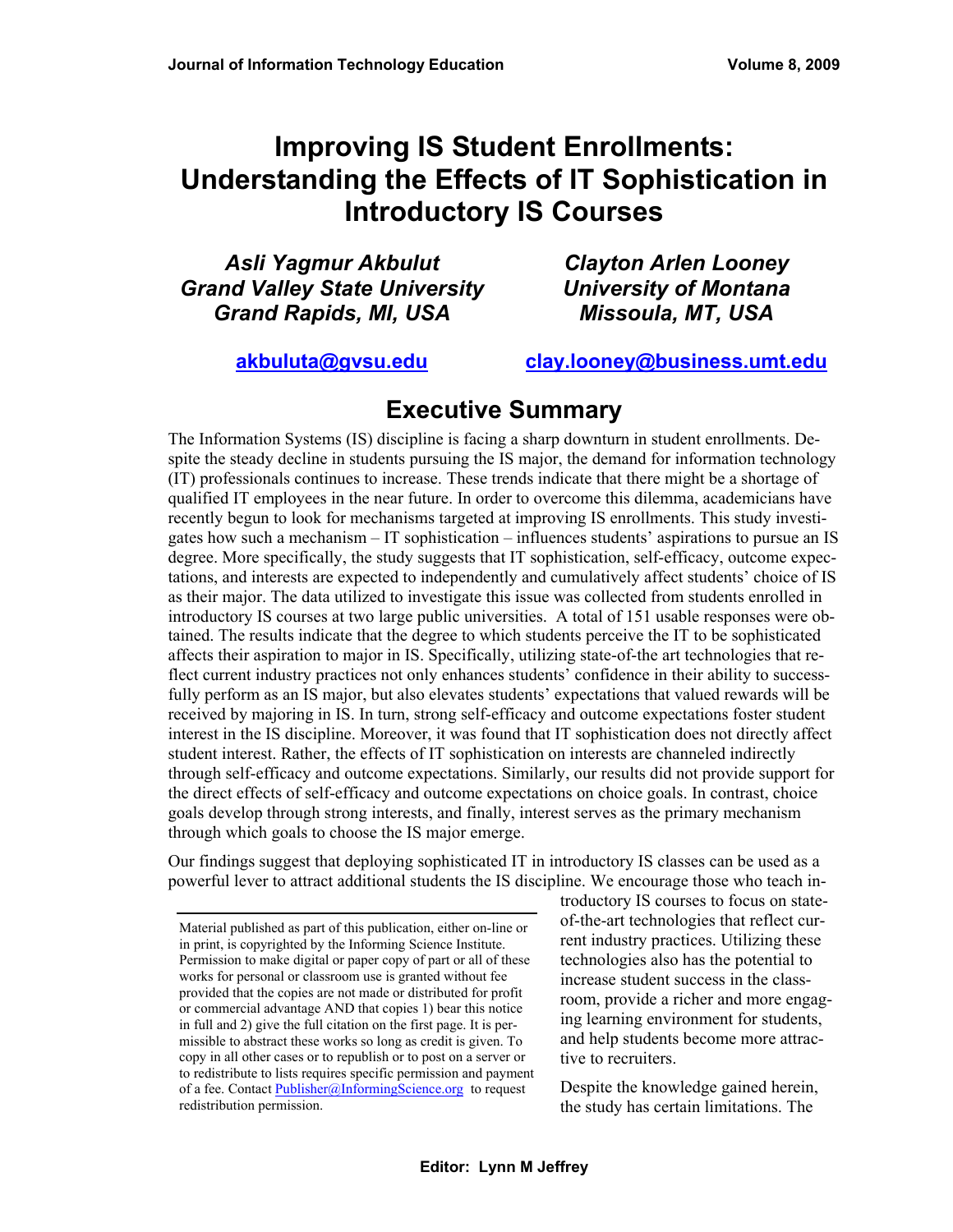constructs in the research model represent a subset of the factors that could affect student choices. In order to develop a more comprehensive set of intervention strategies targeted at student recruitment, a wider range of factors should be considered. Also, future studies should utilize additional methods using complementary samples to identify the boundary conditions of our findings.

**Keywords**: Information systems education, curriculum, enrollment, recruitment, social cognitive career theory, information technology sophistication.

## **Introduction**

A paradoxical situation confronts the Information Systems (IS) discipline. On one hand, the number of IS majors has declined in United States (George, Valacich, & Valor, 2005). On the other hand, the demand for information technology (IT) professionals continues to accelerate (Hecker, 2004). If these trends persist, there will be a severe shortage of qualified IT employees in the near future. In order to overcome this dilemma, it is vital for educators to develop and implement programs that attracts larger pools of students to the IS field.

Even though the IT community has been aware of the enrollment decline and its potential consequences, very little academic research has been conducted in this area (Lomerson  $\&$  Pollicia, 2006). Despite the lack of empirical data, George et al. (2005) emphasize the important role that introductory IS courses can play in enhancing student recruitment efforts. According to this line of logic, introductory courses provide a unique opportunity to attract students to the IS major, as most students enrolled in these courses have yet to finalize their decisions about which major to pursue. In particular, when the pedagogical process fosters a productive learning environment, students might be more likely to develop aspirations to choose IS as their primary field of study. Therefore, it is imperative for IS programs to carefully choose the content, instructors, and IT, as deploying ineffective tactics can reduce educational value and stifle student recruitment. In terms of IT, George et al. (2005) suggested that the IT taught in introductory level courses should reflect current industry practices and utilize contemporary applications. In other words, the IT should be sophisticated. In introductory IS courses, the use of sophisticated IT, such as Enterprise Resource Planning (ERP) systems and computer-based learning (CBL) (e.g., TAIT), continues to grow rapidly (Kegely, 2006; Nam & Smith-Jackson, 2007). However, the sophistication of these technologies varies considerably across institutions and academic settings. Although reports indicate that more sophisticated technologies produce desirable organizational outcomes (Chwelos, Benbasat, & Dexter, 2001), their effect on student learning and recruitment remains an open empirical issue. Therefore, this study addresses the research question of whether the level of IT sophistication in introductory IS courses influences student uptake.

The remainder of this paper is organized as follows. The next section provides a brief overview of the underlying theory base. A research model and an interrelated set of hypotheses are then put forth. The research methodology is subsequently outlined and the results presented. The paper concludes with a discussion of the findings, as well as implications for theory and practice.

# **Background and Theoretical Development**

This study utilizes Social Cognitive Theory (SCT) (Bandura, 1986; 1997) and Social Cognitive Career Theory (SCCT) (Lent, Brown, & Hackett, 1994) to investigate the role of IT sophistication on students choice of IS as their major. SCT, as illustrated in Figure 1, is a robust and empirically validated model of individual behavior that has been extensively utilized in the IS field. SCT views psychosocial phenomena as mutually and reciprocally determined by environmental, personal, and behavioral factors (Bandura, 1986).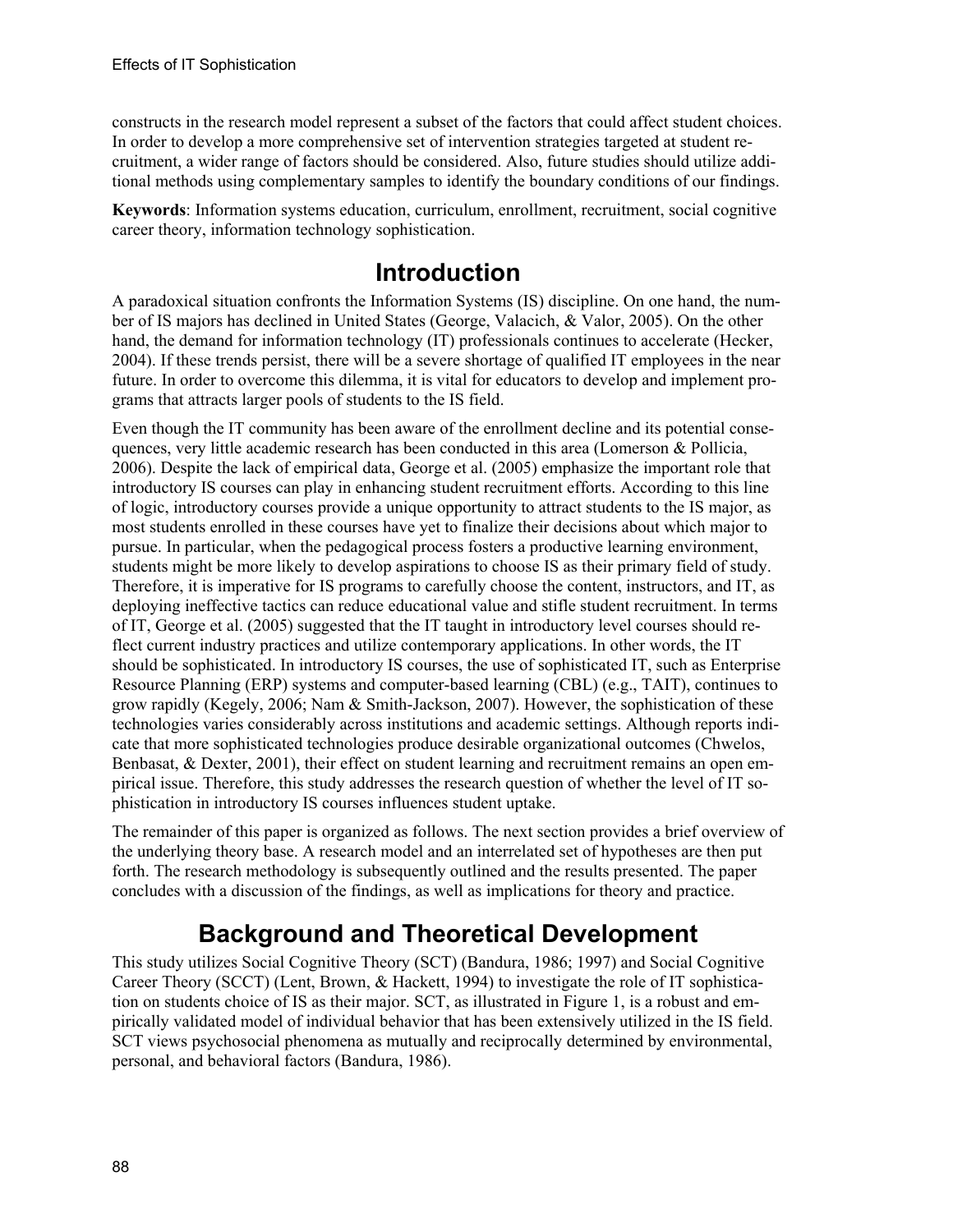

**Figure 1: Social Cognitive Theory (Bandura, 1986)** 

Derived from SCT, SCCT represents a specific instantiation that focuses on the interplay among environmental, personal, behavioral factors to understand the development of academic and vocational interests, selection and pursuit of career-relevant choices, and performance and persistence in academic and vocational endeavors (Lent, Brown, & Hackett, 1994).

*Environmental Factor.* Environmental factors encompass the temporal and spatial forces beyond an individual's boundaries (Bandura, 1986). These factors can influence and be influenced by behavioral and personal factors. According to SCCT, individuals do not make educational and career choices in a vacuum, as they are cognizant of particular environmental circumstances. Therefore, environmental factors are expected to pervade every stage of the academic and career development process (Lent et al., 1994).

The literature has identified several environmental factors that individuals perceive as aiding their efforts to implement a particular educational or occupational goal. For instance, a variety of support factors have been mentioned in the literature, including encouragement from others, role models, instrumental assistance, and financial resources (Lent et al., 2002). Beyond these mechanisms, the utilization of IT as a pedagogical tool has fundamentally altered the educational environment. According to SCT, environmental forces, which include the technological tools and resources at one's disposal, influence people and behavior in a fashion similar to the factors suggested in the literature (Looney, Valacich, Todd, & Morris, 2006). Logically, when people are equipped with superior resources, such as more sophisticated technologies, the likelihood of accomplishing specific behaviors improves. In the context of our study, *IT sophistication* refers to the degree to which the IT taught in an introductory IS course reflects the technologies that contemporary organizations utilize. In terms of career preparation, student use of sophisticated technologies will equip them with the skills needed to succeed in the workplace. Therefore, we expect IT sophistication to play an influential role in student psychology and behavior.

*Personal Factors.* Individuals posses certain traits, histories, and cognitive resources to deploy during their interactions with the environment. Central to SCCT are the concepts of self-efficacy, outcome expectations, and interests (Lent et al., 1994).

Self-efficacy can be defined as a perception of one's ability to organize and execute courses of action to accomplish a particular task (Bandura, 1986). Self-efficacy functions by providing individuals with a set of beliefs regarding their capabilities to exercise control over their actions and the environment. Self-efficacy plays a central role in computing, including training (Agarwal, Sambamurthy, & Stair, 2000; Johnson & Marakas, 2000), technology acceptance (Taylor & Todd, 1995), technology use (Compeau & Higgins, 1995a; 1995b), and virtual organizations (Staples, Hulland, & Higgins, 1999) to name a few. Since self-efficacy judgments are situational and task-specific (Marakas, Yi, & Johnson, 1998), our study focuses on a context-specific form of *self-efficacy*, which we define as an individual judgment of one's capability to perform effectively as an IS major.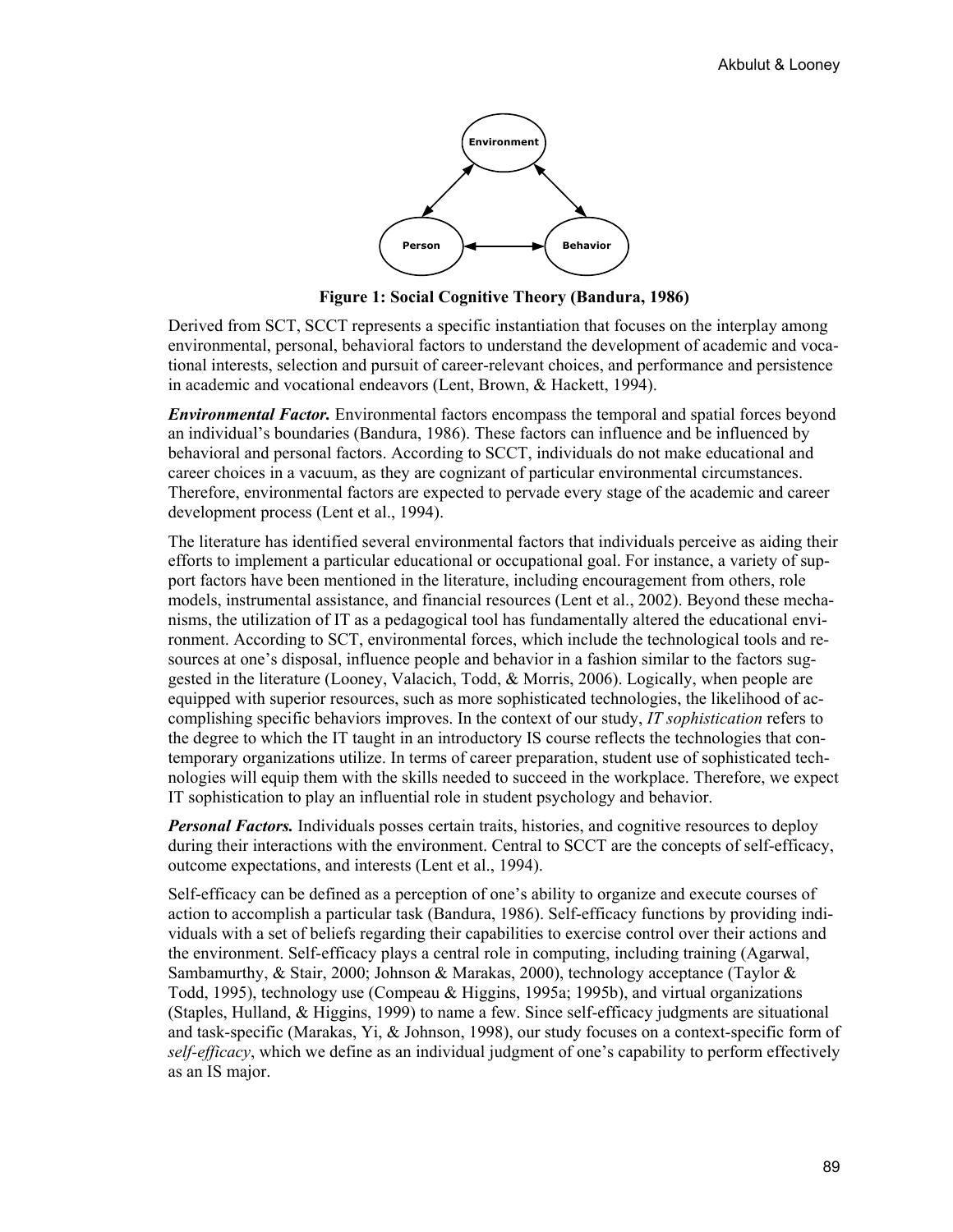Outcome expectations capture the perceived likelihood that favorable consequences will occur as a result of a particular action (Bandura, 1986; 1997). Although rewards ultimately materialize after one has acted, individuals do consider the prospective likelihood that their actions will produce favorable results before engaging in the activity. Individuals are more likely to undertake behaviors that they expect to result in favorable outcomes. Unless one expects the behavior to produce favorable outcomes, the individual may lack the necessary motivation to undertake the behavior (Bandura, 1986; 1997). Outcome expectations can be categorized into three major forms – social (e.g. recognition), self-evaluative (e.g., sense of accomplishment), and physical (e.g., angst) (see Bandura, 1986). Like self-efficacy judgments, outcome expectations target the outcomes that transpire as a result of performing specific behaviors. Therefore, we define *outcome expectations* as the perceived likelihood that valued rewards will be received as a result of pursuing an IS major.

*Interest* can defined as an emotion that arouses attention to, curiosity about, and concern with a particular educational path (Lent et al., 1994). In this study, the target of interest specifically focuses on majoring in IS. Even though individuals may try out and pursue many different activities throughout their formative years, they ultimately develop distinctive patterns of academic and career interests, as certain activities differentially intrigue people to varying degrees over time (Bandura, 1986; Lent et al., 1994).

*Behavioral Factor.* In the context of career-related choices, the behavior in question is operationalized as choice goals, which can be defined as the determination to engage in a particular educational or occupational activity (Bandura, 1986). Specific to this study, *choice goals* refers to a students' aspirations to choice IS as a major. According to the SCCT, choice goals play an important role in the self-regulation of behavior. People set goals to organize and guide their behavior, as well as to increase the likelihood that desired outcomes will be attained. Goals play an important role in decision making theories, including career choice decisions. In this respect, career plans, aspirations, and expressed choices are considered as goal mechanisms (Lent et al., 1994).

# **Research Model and Hypotheses**

Figure 2 represents the research model utilized in our study. The research model consists of one environmental factor (IT Sophistication), three personal factors (self-efficacy, outcome expectations, and interest), and one behavioral factor (choice goals). As illustrated, IT sophistication, self-efficacy, outcome expectations, and interests are expected to independently and cumulatively affect choice goals. The following sections describe the hypotheses in detail.

In an introductory IS course, technologies constitute a resource that is embedded within a student's learning environment. As such, IT Sophistication is included in our model as an environmental factor. Studies indicate that environmental factors play an important role in shaping individuals' experiences that lead to the development of particular educational and career interests and choices (Lent et al., 1994). In his discussions about the interplay among personal and environmental factors on behavior, Bandura (1999, 2000) stated that most external influences affect human functioning through intermediary self processes rather than directly. Along these lines, Lent, Brown, Nota, and Soresi (2003) provided evidence that environmental factors indirectly affect choice behavior through self-efficacy, outcome expectations, and interests. Consequently, rather than affecting choice goals directly, the model proposes that IT sophistication will influence student choice behaviors through the personal factors specified in the model.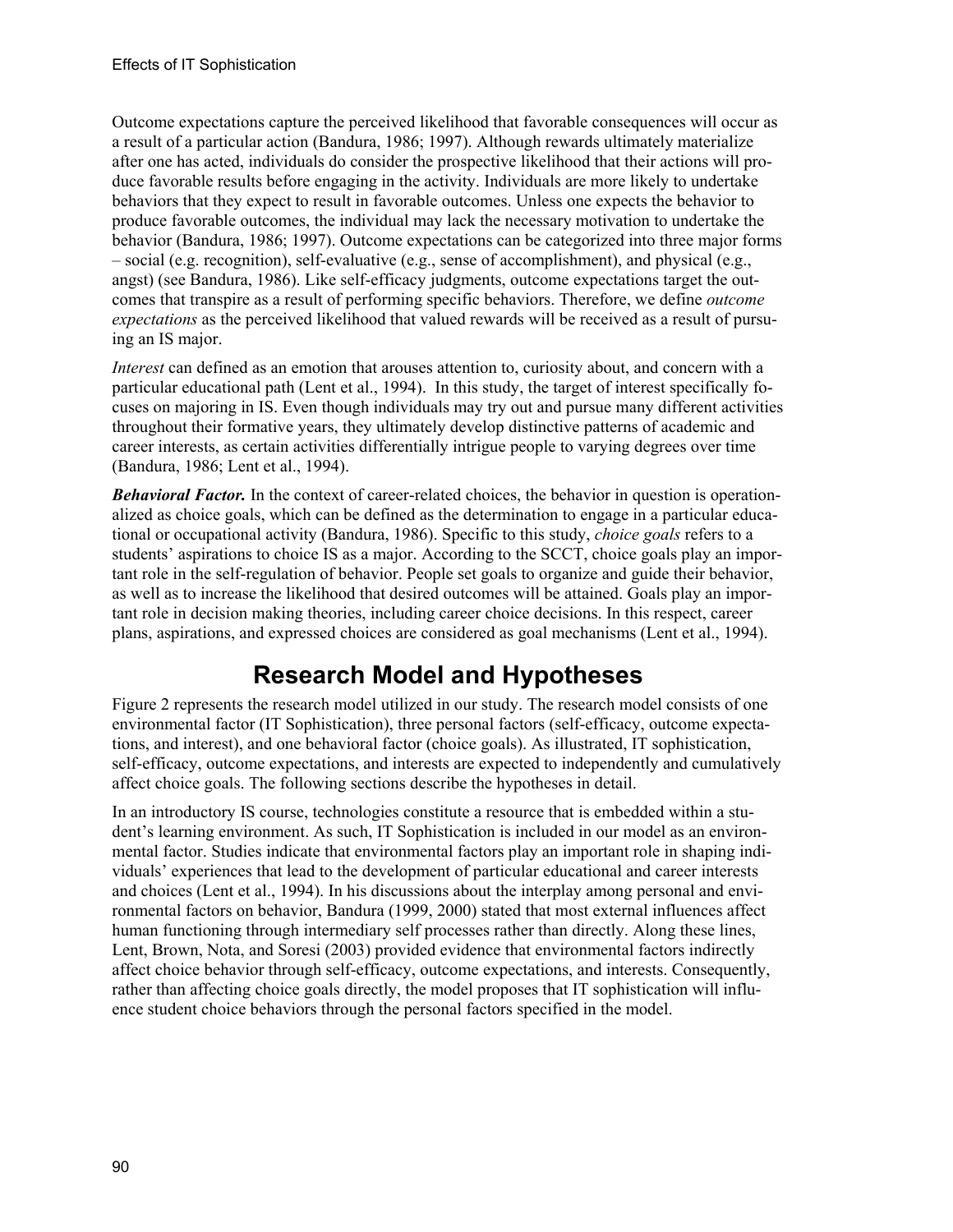

**Figure 2: Research Model** 

Specific to interests, research suggests that students prefer to engage in learning activities that relate directly to contemporary industry practices (Kamoun & Selim, 2007). In this respect, being exposed to modern, state-of-the-art information technologies (i.e., sophisticated) that are similar to those utilized in organizations can trigger students' interest in the IS field. Compared to technologies to which student have been already exposed (e.g., web browsers, electronic mail), sophisticated technologies are more novel. Novelty represents a primary mechanism that piques interest (Berlyne, 1978). When individuals interact with a new object, the associated novelty makes the object seem more compelling. Moreover, as students gain hands-on experience with these applications, they develop a better understanding of the IS field and the types of technologies that IS professionals typically use. We, therefore, expect IT sophistication to influence interest.

#### *H1: IT sophistication will have a significant positive influence on interests.*

According to SCT, environmental factors, which include the technological tools and resources at one's disposal, can have a profound influence on self-efficacy and outcome expectations (Bandura, 1986, 1997). Since more sophisticated resources better equip individuals to perform certain behaviors, we expect that IT sophistication will affect students' self-efficacy perceptions. Students who are trained using the more sophisticated technologies are more likely to develop higher levels of confidence in their abilities to perform as an IS major, as they believe that they are acquiring the technological skills needed to succeed in the field.

#### *H2: IT sophistication will have a significant positive influence on self-efficacy.*

Similarly, IT sophistication may promote outcome expectations, as state-of-the-art technologies reflect current industry practices and may, therefore, provide clues about the consequences that may occur as a result of pursuing an IS major (Compeau & Higgins, 1995a). When students perceive that they are being exposed to contemporary applications, they are apt to believe that they are more likely to obtain rewards as a result of majoring in the IS field.

#### *H3: IT sophistication will have a significant positive influence on outcome expectations.*

The relationship between self-efficacy and outcome expectations has been repeatedly studied in the IS literature. Research has shown that self-efficacy beliefs influence outcome expectations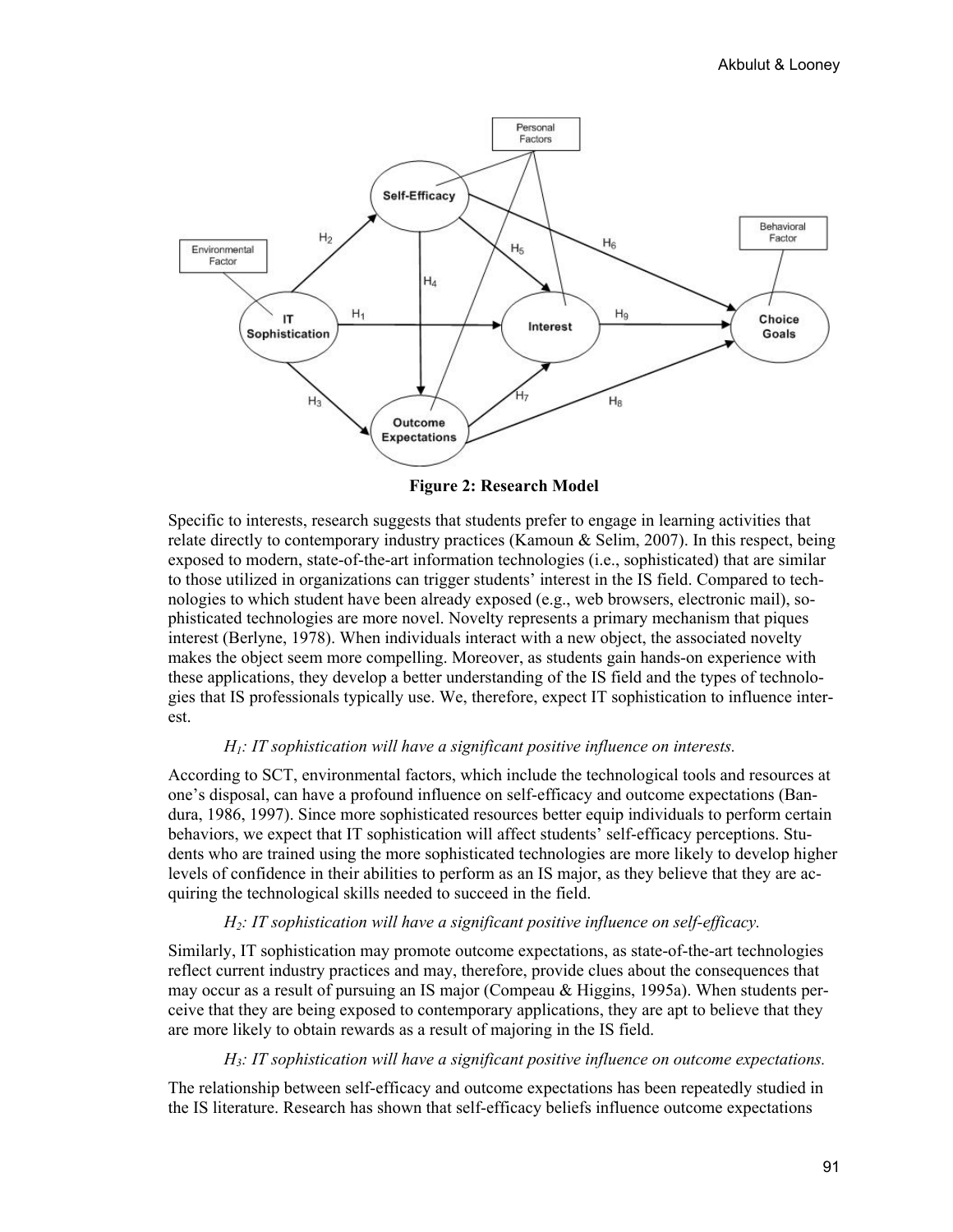(Compeau and Higgins, 1995a; 1995b; Compeau, Higgins, & Huff, 1999; Looney et al., 2006). People expect to achieve desirable outcomes in activities at which they deem themselves as capable. In essence, an individual who possesses a strong sense of efficacy is more likely to believe that favorable consequences will arise from her or his actions. Therefore, it is reasonable to assume that students who have higher levels of self-efficacy will develop robust outcome expectations.

#### *H4: Self-efficacy will have a significant positive influence on outcome expectations.*

Lent et al. (1994) has demonstrated that perceptions of self-efficacy play an important role in the formation of educational and vocational interests and behaviors. People tend to form enduring interests in activities in which they view themselves as capable (Bandura & Schunk, 1981). Thus, it is reasonable to assume that students with higher levels of self-efficacy will be more interested in pursuing majors and careers within the field of IS.

#### *H5: Self-efficacy will have a significant positive influence on interest.*

Self-efficacy beliefs are also assumed to have direct effects on choice goals. Bandura (1986) has proposed that self-efficacy affects an individual's goals to perform a specific behavior. When high self-efficacy prevails, individuals are more likely to set goals to engage in a particular behavior. As such, students who are confident in their abilities to perform as an IS major would be more likely to develop aspirations to major in the IS field.

#### *H6: Self-efficacy will have a significant positive influence on choice goals.*

Similar to self-efficacy, an individual's expectations about the consequences of pursing educational and vocational paths shape interests (Lent et al., 1994). In essence, when a student expects pursuing a major or career in the IS field will result in favorable outcomes, he or she will be more likely to find that IS field compelling and develop an interest.

#### *H7: Outcome expectations will have a significant positive influence on interest.*

Outcome expectations can also affect choice goals directly. People develop goals, in part, based on the rewards they expect to receive. The higher the likelihood of obtaining valued outcomes, the more likely that people will adopt particular career goals.

#### *H8: Outcome expectations will have a significant positive influence on choice goals.*

In addition to self-efficacy and outcome expectations, we anticipate that interest will influence choice goals. Research indicates that people tend to select academic and career options that match their primary interests (Holland, 1985). Emergent interests lead to cognized choice goals for further activity exposure (i.e. intention plans, or aspirations to engage in a particular academic or career direction), fostering the development of goals to choose particular actions (e.g., declaring a corresponding major) (Lent et al., 1994). Therefore, students who are interested in the IS field will be more determined to major in the IS discipline.

*H9: Interest will have a significant positive influence on choice goals.*

## **Method**

### *Sample and Procedure*

Study participants consisted of students enrolled in an introductory level information system course at two large state universities. At each university, the level of IT sophistication varied considerably, as one university emphasized ERP systems, whereas office applications (e.g., word processing, spreadsheets) served as the primary technologies in the other. Surveying students who were exposed to different levels of IT sophistication served to increase sample variation. Restrict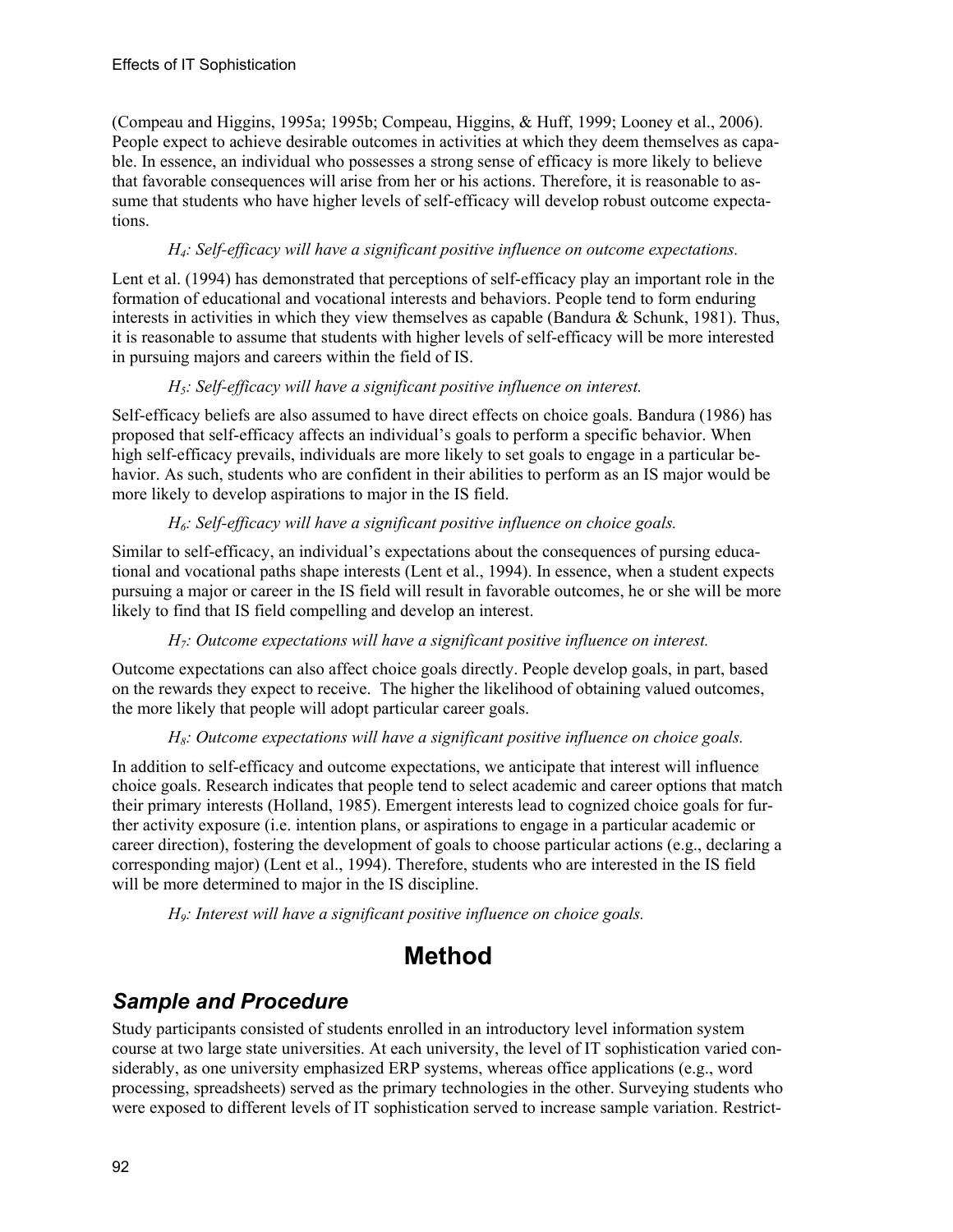ing the survey to a single institution could have biased the results, preventing us from making broader inferences.

A web-based survey was used to collect the data for the study. The survey was administered during the last week of classes at each university, as the course provided most students a preliminary introduction to the IS discipline. Students volunteered to participate in the survey and were provided course credit in return for their participation. The survey consisted of a consent form, a background questionnaire, and a set of instruments capturing the five factors in the research model. The software counterbalanced the instruments so that the measures were presented in a random order. Within each instrument, items were also randomized.

A total of 151 usable responses were obtained. Forty two percent of the respondents were female and respondents averaged 21.6 years of age (*SD* = 2.23).

### *Construct Operationalization*

A total of five scales were required to test the research hypotheses. A review of literature was undertaken to identify existing scales. Whenever possible, previously validated scales were used. Adapted and developed measures were subjected to rigorous pre-testing in separate studies. Selfefficacy was measured with a six-item scale. The response format for the questions included an 11-place Likert type scale ranging from 0 (*Cannot Do*) to 10 (*Certain Can Do*). A ten-item scale was used to measure outcome expectations. The response format consisted of an 11-place Likerttype scale anchored by 0 (*Will Never Occur*) to 10 (*Will Always Occur*). Interest, choice goals, and IT sophistication were measured using five, four, and six items respectively. These scales were adapted from previous studies (Chwelos et al. 2001; Lent et al., 2002). For each scale, the response format consisted of 7-place Likert-type response formats ranging from 1 (*Strongly Disagree*) to 7 (*Strongly Agree*).

### *Analysis*

Partial Least Squares (PLS) was used for data analysis (Barclay, Higgins, & Thompson, 1995; Wold, 1985). More specifically, PLS-Graph Version 3 was utilized (Chin, 1998). PLS is classified as a latent structural equations modeling (SEM) technique that utilizes a component based approach to estimation (Joreskog  $&$  Sorbom, 1993). PLS was chosen over regression analysis because, as a SEM technique, it allows all paths to be analyzed simultaneously. Also, PLS was chosen over LISREL because it is a more suitable technique when the objective of the study involves theory building (Barclay et al., 1995; Gefen, Straub, & Boudreau, 2000). The present study represents one such case.

The psychometric properties of the measurement model were confirmed prior to estimating structural model parameters, as discussed in the following sections.

### *Measurement Model Analysis*

As recommended by Barclay et al. (1995), reliability and validity of the indicators and constructs were examined in three stages. Reliability of each construct was examined to ensure that the items collectively measured their intended construct consistently (Gefen et al., 2000). Reliability was assessed by examining the reliability of individual items (Cronbach's  $\alpha$ ) and the composite reliability of constructs (Barclay et al., 1995; Fornell & Larker, 1981). As shown in Table 1, both Cronbach  $\alpha$ 's and composite reliability scores were well above the recommended level (0.70) for acceptable reliability (Barclay et al., 1995; Fornell & Larker, 1981). As such, the reliability of the scales was confirmed.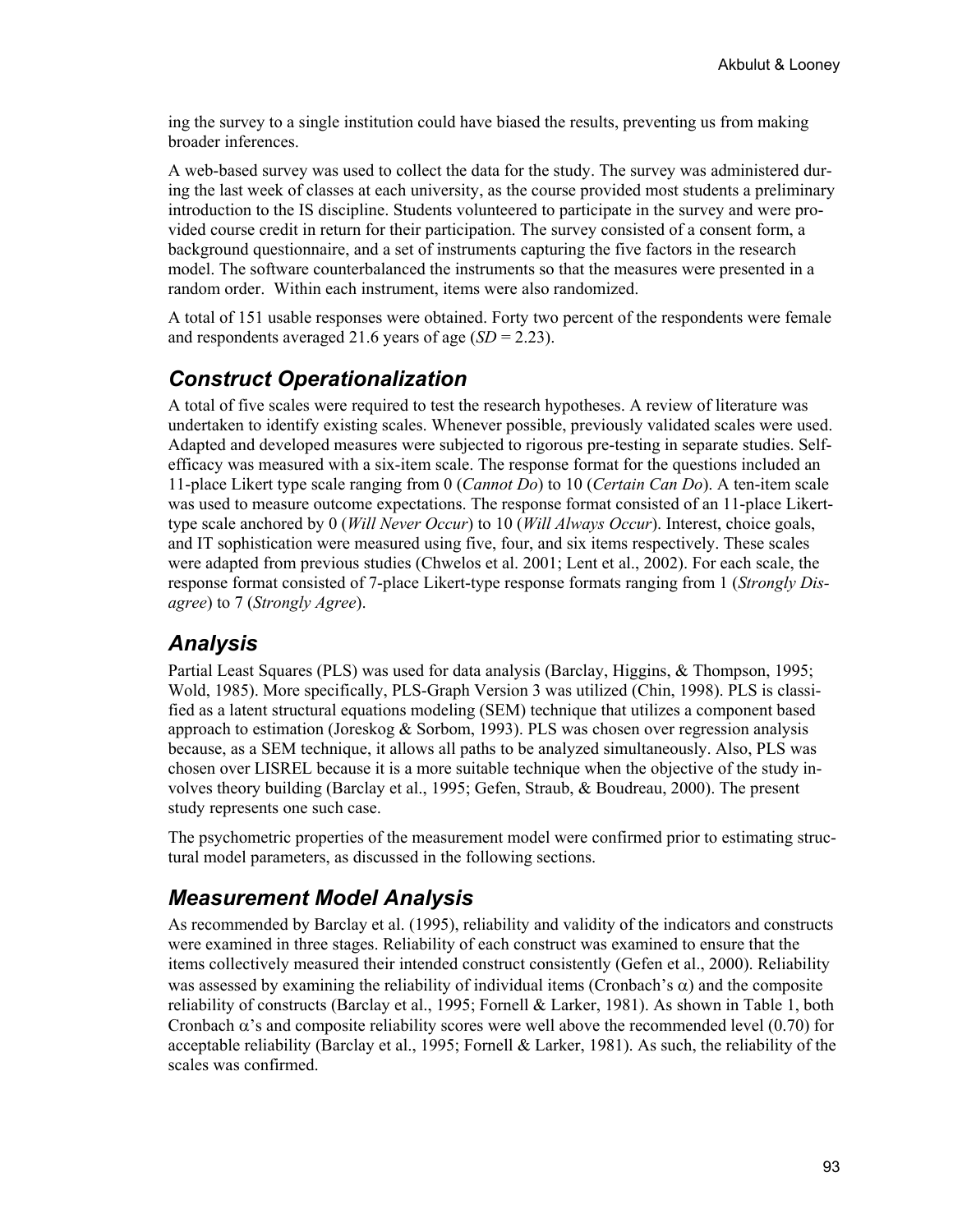|                |          |           |            | Construct <sup>a</sup> |           |             |               |              |
|----------------|----------|-----------|------------|------------------------|-----------|-------------|---------------|--------------|
| Con-<br>struct | $\alpha$ | <b>CR</b> | <b>AVE</b> | IT-<br><b>SOPH</b>     | <b>SE</b> | <b>OEXP</b> | <b>INTRST</b> | <b>CGOAL</b> |
| <b>ITSOPH</b>  | 0.916    | 0.936     | 0.708      | 0.841                  |           |             |               |              |
| <b>SE</b>      | 0.953    | 0.963     | 0.815      | 0.321                  | 0.903     |             |               |              |
| <b>OEXP</b>    | 0.951    | 0.959     | 0.702      | 0.391                  | 0.500     | 0.838       |               |              |
| <b>INTRST</b>  | 0.937    | 0.952     | 0.800      | 0.202                  | 0.455     | 0.515       | 0.894         |              |
| <b>CGOAL</b>   | 0.977    | 0.984     | 0.937      | 0.020                  | 0.395     | 0.390       | 0.643         | 0.968        |

**Table 1: Construct Reliability, Correlations, and Discriminant Validity** 

*Note*: ∝ = Cronbach's alpha. CR = composite reliability. AVE = average variance extracted. IT-SOPH = IT sophistication, SE = Self-efficacy. OE = Outcome expectations. INTRST = Interest, CGOAL = Choice goals.

Convergent validity was also assessed at the individual item and construct levels by examining the individual item loadings and the average variance extracted (AVE) respectively (Fornell  $\&$ Larker, 1981). Individual item loadings of 0.707 demonstrate that the indicator shares more variance with its construct than error variance (Gefen et al., 2000). As shown in Table 2, individual items exhibited adequate loadings. No unacceptable cross loadings emerged. An AVE of 0.50 or greater implies that the construct as a whole shares more variance with its indicators compared to error variance (Fornell & Larker, 1981). As shown in Table 1, the AVE score for each construct is well above the recommended level. Therefore, convergent validity was confirmed.

Discriminant validity was assessed by comparing the AVE values associated with each construct to the correlations among constructs (Barclay et al., 1995; Staples et al., 1999). The discriminant validity analysis is provided in Table 1. Diagonal elements show the square root of the AVE, whereas the off-diagonal elements show the correlations among constructs. In order to claim discriminant validity, the diagonal elements should be larger than any other corresponding row or column entry (Staples et al., 1999). According to the results, each construct sufficiently differed from the other constructs. Therefore, the measures demonstrated discriminant validity.

Given the results of the reliability and validity analysis, it was concluded that the scales exhibited excellent psychometric properties.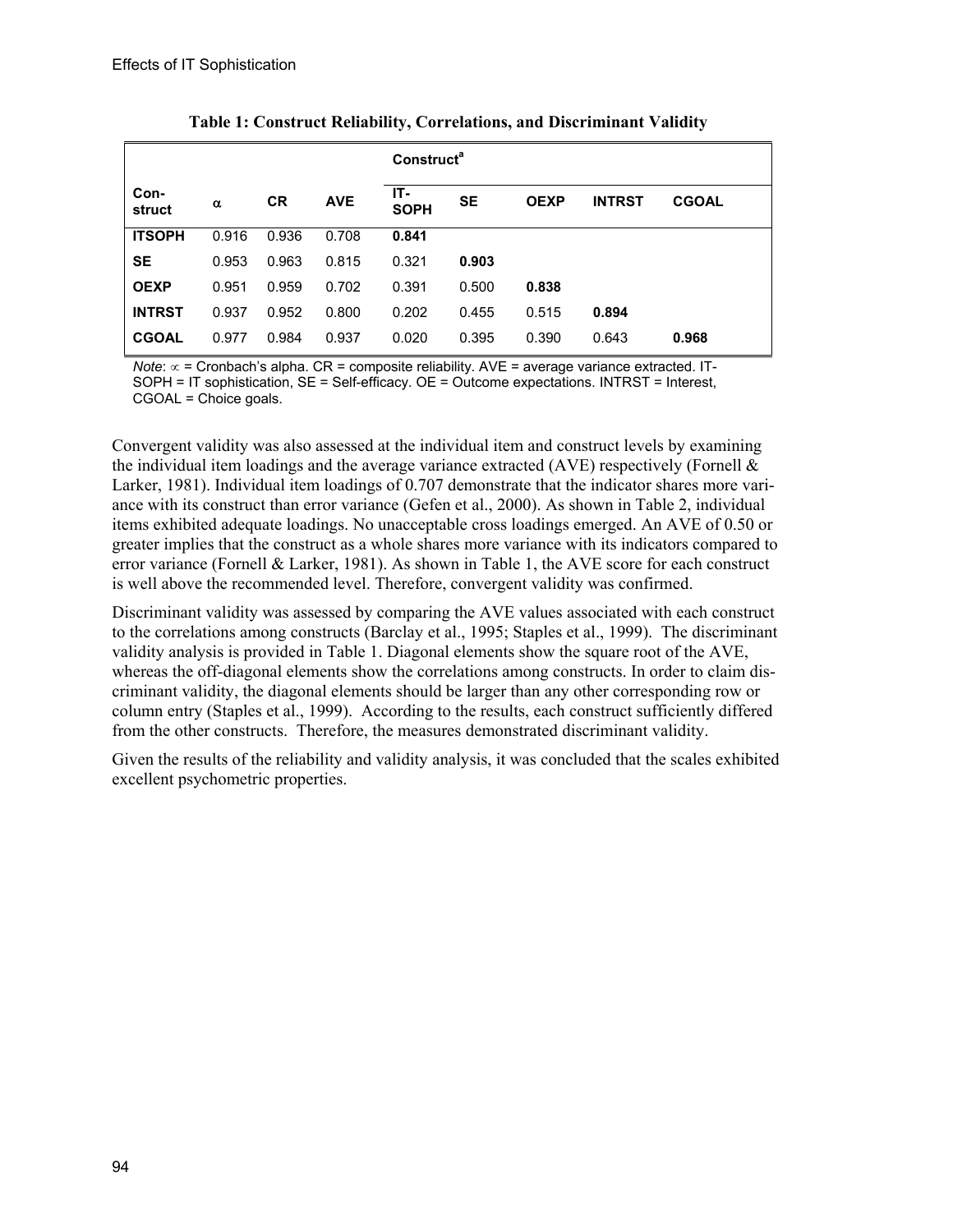| <b>Construct/Item</b>    | Loading | <b>Construct/Item</b>       | Loading |
|--------------------------|---------|-----------------------------|---------|
| <b>Self Efficacy</b>     |         | <b>Outcome Expectations</b> |         |
| SE <sub>1</sub>          | 0.9096  | OEXP1                       | 0.7647  |
| SE <sub>2</sub>          | 0.8985  | OEXP <sub>2</sub>           | 0.7634  |
| SE <sub>3</sub>          | 0.9124  | OEXP <sub>3</sub>           | 0.8741  |
| SE4                      | 0.9078  | OEXP4                       | 0.8589  |
| SE <sub>5</sub>          | 0.8543  | OEXP <sub>5</sub>           | 0.8333  |
| SE <sub>6</sub>          | 0.9313  | OEXP6                       | 0.7967  |
|                          |         | OEXP7                       | 0.8484  |
|                          |         | OEXP8                       | 0.8823  |
| <b>IT Sophistication</b> |         | OEXP9                       | 0.8592  |
| <b>ITSOPH1</b>           | 0.8722  | OEXP10                      | 0.8856  |
| ITSOPH <sub>2</sub>      | 0.7771  |                             |         |
| <b>ITSOPH3</b>           | 0.8796  | <b>Interest</b>             |         |
| ITSOPH4                  | 0.8428  | <b>INTRST1</b>              | 0.9258  |
| <b>ITSOPH5</b>           | 0.8195  | INTRST2                     | 0.9144  |
| ITSOPH6                  | 0.8544  | <b>INTRST3</b>              | 0.9005  |
|                          |         | <b>INTRST4</b>              | 0.9098  |
| <b>Choice Goals</b>      |         | <b>INTRST5</b>              | 0.8168  |
| CGOAL1                   | 0.9807  |                             |         |
| CGOAL2                   | 0.9683  |                             |         |
| CGOAL3                   | 0.9626  |                             |         |
| CGOAL4                   | 0.9607  |                             |         |

| Table 2: Constructs, Items, and Loadings |  |  |
|------------------------------------------|--|--|
|------------------------------------------|--|--|

### *Structural Model Analysis*

Statistical significance of the paths was determined using two-tailed t-tests calculated using the bootstrap resampling method. All constructs were modeled as reflective and included in the model using multiple indicators (Karahanna, Agarwal, & Angst, 2006). The results of the structural model analysis are represented in Figure 3.



**Figure 3: Structural Model Results**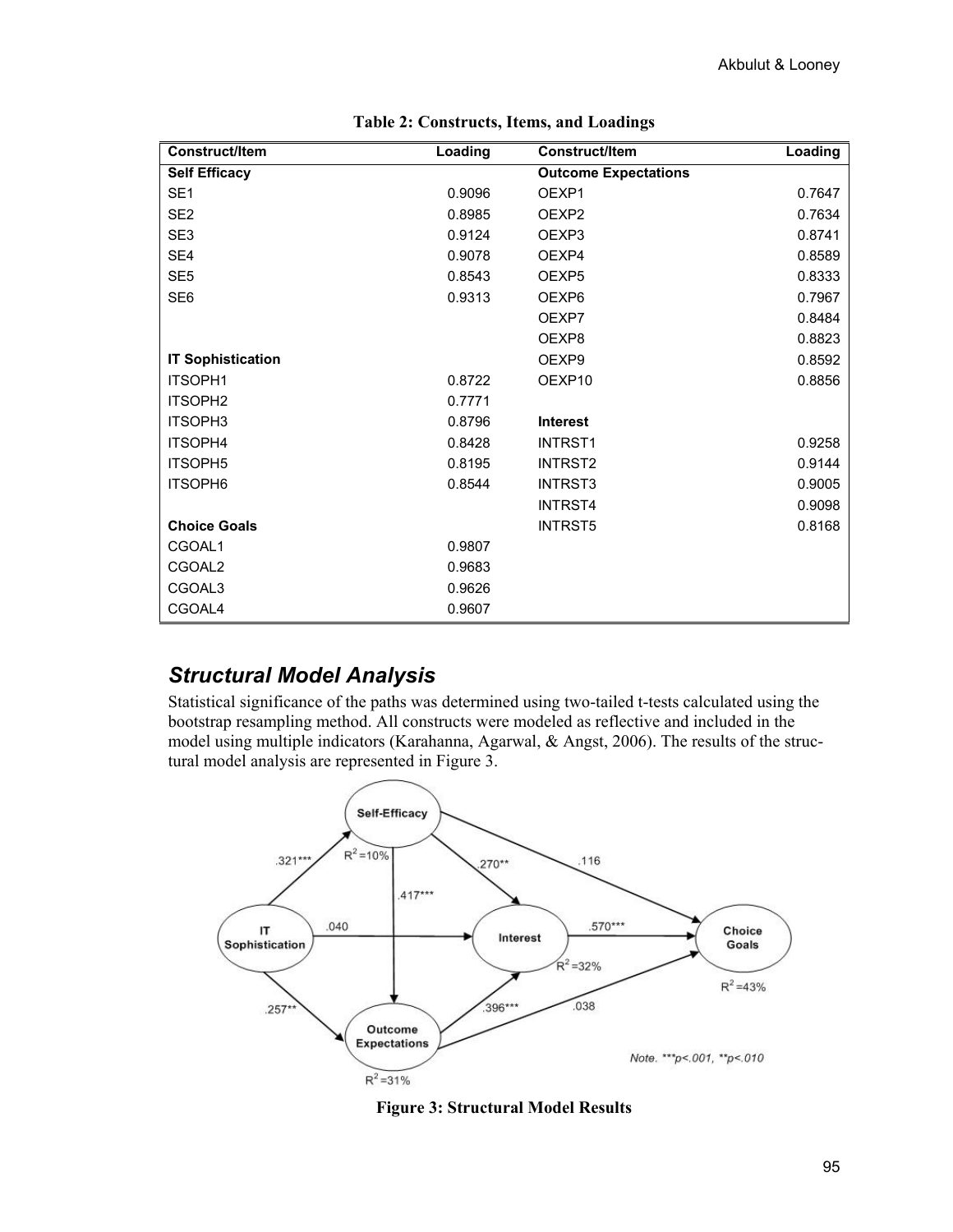Table 3 provides a summary of hypotheses testing. The results indicate that the model explains a sizeable proportion of the variance in choice goals (43 percent), interest (32 percent), outcome expectations (31 percent), and self-efficacy (10 percent).

Despite our expectations, IT sophistication was not a significant predictor of interest (0.040, *ns*). Therefore no support was offered for  $H_1$ . As expected, IT sophistication was a significant predictor of self-efficacy  $(0.321, p < 0.001)$  and outcome expectations  $(0.257, p < 0.01)$ , supporting hypotheses  $H_2$  and  $H_3$ .

Self-efficacy was found to be a significant predictor of outcome expectations  $(0.417, p \le 0.001)$ and interest (0.270,  $p < 0.01$ ). Therefore, hypotheses  $H_4$  and  $H_5$  were supported. On the other hand, self-efficacy did not serve as a significant predictor of choice goals (0.116, *ns*). As a result, no support was offered for hypothesis  $H_6$ .

Outcome expectations was a significant predictor of interest (0.396, *p* < 0.001), supporting hypothesis  $H_7$ . However, in opposition to our expectations, outcome expectations did not have a significant influence on choice goals  $(0.038, ns)$ . Therefore, hypothesis  $H_8$  was not supported. Finally, interest was found to be a significant predictor of choice goals  $(0.570, p \le 0.001)$ , supporting hypothesis H9.

| <b>Hypothesis</b> |                                                                                               | Coef.    | t-stat |       | <b>Conclusion</b> |
|-------------------|-----------------------------------------------------------------------------------------------|----------|--------|-------|-------------------|
| $H_1$ :           | IT sophistication will have a significant<br>positive influence on interest.                  | $-0.040$ | 0.466  |       | Not supported     |
| $H_2$ :           | IT sophistication will have a significant<br>positive influence on self-efficacy.             | 0.321    | 4.800  | ***   | Supported         |
| $H_3$ :           | IT sophistication will have a significant<br>positive influence on outcome expecta-<br>tions. | 0.257    | 3.051  | **    | Supported         |
| $H_4$ :           | Self-efficacy will have a significant posi-<br>tive influence on outcome expectations.        | 0.417    | 5.313  | ***   | Supported         |
| $H_5$ :           | Self-efficacy will have a significant posi-<br>tive influence on interest.                    | 0.270    | 2.958  | **    | Supported         |
| $H_6$ :           | Self-efficacy will have a significant posi-<br>tive influence on choice goals.                | 0.116    | 1.717  |       | Not Supported     |
| $H_7$ :           | Outcome expectations will have a sig-<br>nificant positive influence on interest.             | 0.396    | 4.273  | ***   | Supported         |
| $H_8$ :           | Outcome expectations will have a sig-<br>nificant positive influence on choice<br>goals.      | 0.038    | 0.547  |       | Not supported     |
| $H_9$ :           | Interest will have a significant positive<br>influence on choice goals.                       | 0.570    | 8.842  | $***$ | Supported         |

#### **Table 3. Summary of Hypotheses Testing**

# **Discussion**

Over the past few years, there has been a decline in the number of students pursuing IS degrees. In order to overcome this situation, the IS community has started to look for mechanisms to refuel student interest in the discipline. To address this important issue, we investigated how such a mechanism – IT sophistication – influences students' aspirations to pursue an IS degree. As such, our findings have important implication for IS programs, as the information gained herein can be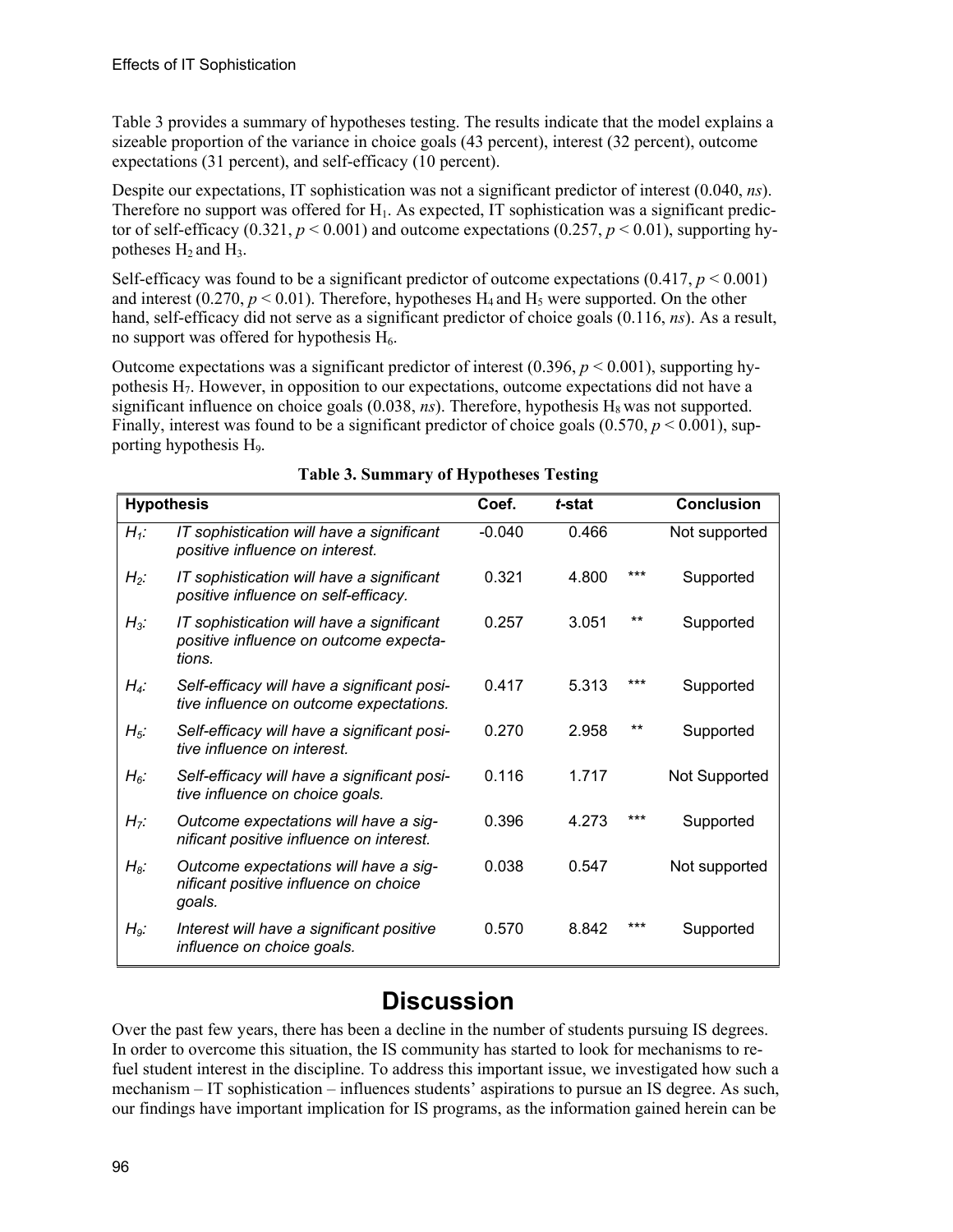utilized to design and implement a specific intervention strategy to attract larger pools of students to the IS discipline.

Specifically, our findings indicate that teaching sophisticated IT in introductory IS courses plays an important role in student uptake. Teaching sophisticated IT promotes students' self-efficacy and outcome expectations. Utilizing state-of-the art technologies that reflect current industry practices not only enhances students' confidence in their ability to successfully perform as an IS major, but also elevates students' expectations that valued rewards will be received by majoring in IS. Unexpectedly, our results failed to provide support for the direct effects of IT sophistication on student interest. Rather, the effects of IT sophistication on interests are channeled indirectly through self-efficacy and outcome expectations. In essence, strong self -efficacy and outcome expectations were found to foster student interest in the IS discipline. Therefore, it is reasonable to assume that students are more likely to develop an interest in the IS discipline when they feel efficacious and expect to receive valued rewards. However, our results did not provide support for the direct effects of self-efficacy and outcome expectations on choice goals. In contrast, choice goals develop through strong interests, which evolve, in part, from a robust sense of efficacy and outcome expectations. It was also found that self-efficacy leads to more robust outcome expectations. Not surprisingly, students who deem themselves as capable of majoring in IS perceive that value rewards are more likely to be obtained. Finally, our findings also provided strong support for the positive relationship between interests and choice goals, confirming that interest serves as the primary mechanism though which goals to choose IS major emerges.

As a result of this study, we have gained a theoretical understanding of the role IT sophistication can play in the student recruitment process. The model not only supports the notion that IT sophistication can be used to attract larger pools to the IS discipline, but also explains how and why IT sophistication influences the student aspirations. As a result of the study, we can confidently state that deploying sophisticated technologies in introductory IS courses promotes students' goals to pursue the IS major. The findings lead to the conclusion that deploying sophisticated IT in introductory IS classes can be used as a powerful lever to attract additional students the IS discipline. Therefore, we encourage those who teach introductory IS courses to focus on state-ofthe-art technologies that reflect current industry practices. In doing so, IS programs should witness a boost in student confidence and expectations of value rewards will be obtained by pursuing an IS degree. Ultimately, these effects stimulate student interest, which helps students develop aspirations to choose IS as a major. Utilizing these technologies also has the potential to increase student success in the classroom, provide a richer and more engaging learning environment for students, and help students become more attractive to recruiters.

Despite the knowledge gained herein, some cautions are warranted. The constructs in the research model represent a relatively limited subset of the factors that could plausibly affect student choices. In order to develop a more comprehensive set of intervention strategies targeted at student recruitment, a wider range of factors needs to be considered and validated. The research model can be readily adapted to study these factors and potential barriers that might be impairing student enrollments. In addition, we utilized a survey to examine the relationships among the variables in the model. Although the measures exhibited sufficient levels of reliability and validity, it is plausible that self-reported data could have resulted in common method variance, artificially inflating the relationships among the variables. Finally, this study did not control for other factors, such as pedagogical differences between the two data collection sites. We, therefore, recommend that the model be confirmed using classes that are similar except for the type of technology utilized. In total, future studies should utilize additional methods using complementary samples to identify the boundary conditions of our findings.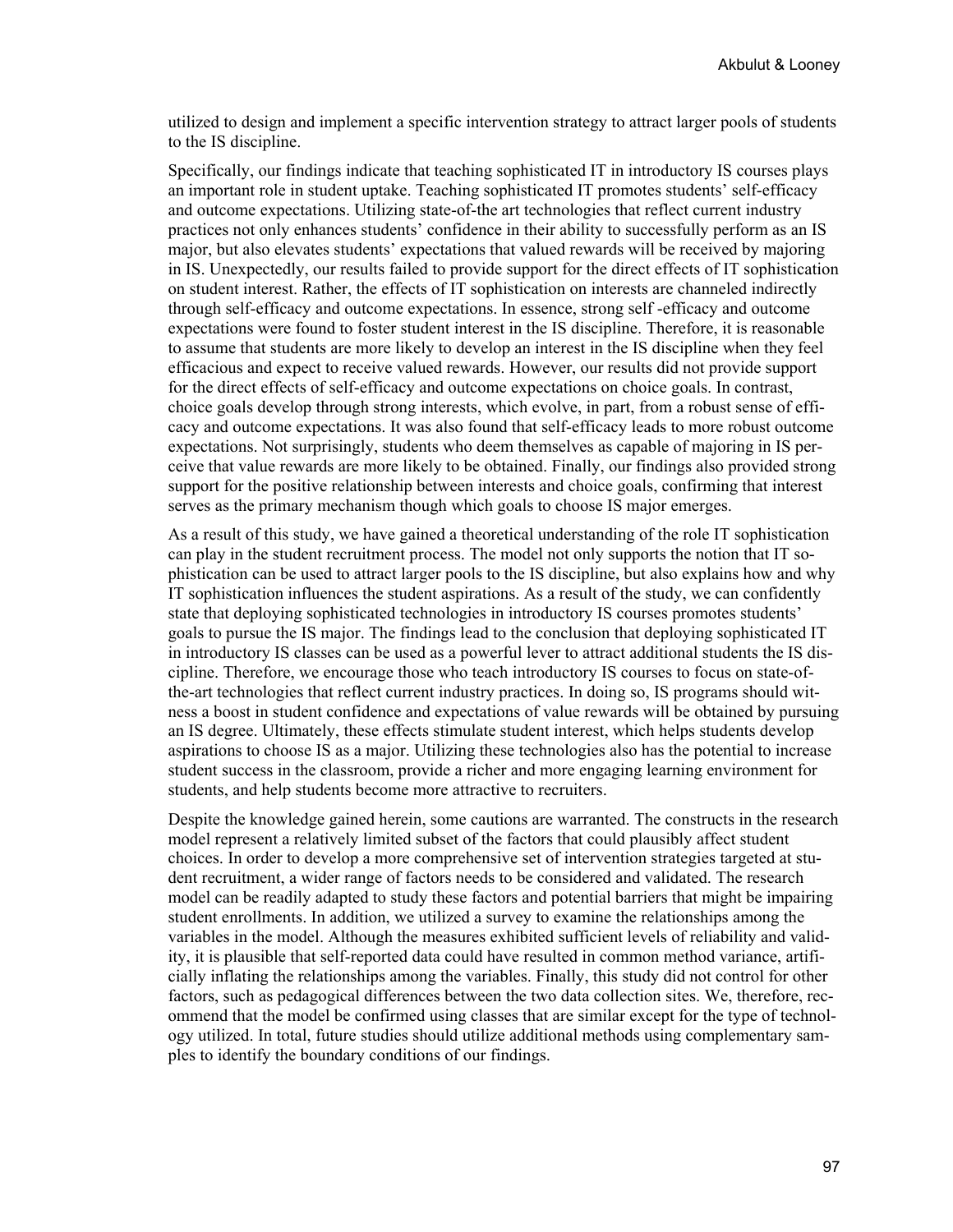## **Conclusion**

This study investigated the role that the level of technological sophistication in introductory IS courses plays in attracting students to the IS discipline. Grounded in Social Cognitive Theory, the study found that the degree to which students perceive the IT to be sophisticated affects student aspiration to major in IS. Specifically, IT sophistication enhances students' confidence in their ability to successfully perform as an IS major (i.e., self-efficacy) and elevates students' expectations that valued rewards will be received by majoring in IS (i.e., outcome expectations). In turn, strong self-efficacy and outcome expectations foster student interest in the IS discipline. Interest serves as the primary mechanism through which goals to choose the IS major emerge. As a result of this study, we can confidently recommend that IS programs deploy sophisticated technologies in their introductory IS course. By implementing this recommendation, programs should witness an uptick in student enrollments. Nonetheless, the research model does not capture all the factors that could plausibly affect student enrollments. Additional research is clearly needed to identify other intervention strategies that could help reverse the sharp decline in IS majors.

### **References**

- Agarwal, R., Sambamurthy, V., & Stair, R.M. (2000). Research report: The evolving relationship between general and specific computer self-efficacy - An empirical assessment. *Information Systems Research, 11*(4), 418-430.
- Bandura, A. (1986). *Social foundation of thought and action: A social cognitive theory.* Englewood Cliffs, NJ: Prentice Hall.
- Bandura, A. (1997). *Self-efficacy: The exercise of control.* New York: W.H. Freeman and Company.
- Bandura, A. (1999). Social cognitive theory of personality. In L. Pervin & O. John (Eds.), *Handbook of Personality* (2nd ed.) (pp. 154-196). New York: Gailford Press.
- Bandura, A. (2000). Exercise of human agency through collective efficacy. *Current Directions in Psychological Science, 9*, 75-78.
- Bandura, A., & Schunk, D. H. (1981). Cultivating competence, self-efficacy, and intrinsic interest through proximal self-motivation. *Journal of Personality and Social Psychology*, *56*, 805-814.
- Berlyne, D. F. (1978). Curiosity and learning. *Motivation and Emotion 2*(1), 97-175.
- Barclay, D., Higgins, C., & Thompson, R. (1995). The partial least squares approach to causal modeling: Personal computer adoption and use as an illustration. *Technology Studies, 2,* 285-324.
- Chwelos, P., Benbasat, I., & Dexter, A. S. (2001). Research report: Empirical test of an EDI adoption model. *Information Systems Research, 12*(3), 304-321.
- Compeau, D. R., & Higgins, C. A. (1995a). Application of social cognitive theory to training for computer skills. *Information Systems Research, 6,* 118-143.
- Compeau, D. R., & Higgins, C. A. (1995b). Computer self-efficacy: Development of a measure and initial test. *MIS Quarterly, 19,* 189-211.
- Compeau, D. R., Higgins, C. A., & Huff, S. (1999). Social cognitive theory and individual reactions to computing technologies. *MIS Quarterly*, *23*, 145-158.
- Chin, W. W. (2003). *PLS Graph*, Version 03.00. Department of Decision and Information Systems, University of Houston.
- Fornell, C., & Larker, D. F. (1981). Evaluating structural equation models with unobserved variables and measurement error. *Journal of Marketing Research, 18*, 39-50.
- Gefen, D., Straub, D.W., & Boudreau, M.C. (2000). Structural equation modeling and regression: Guidelines for research practice. *Communications of the AIS, 4* (7), 1-77.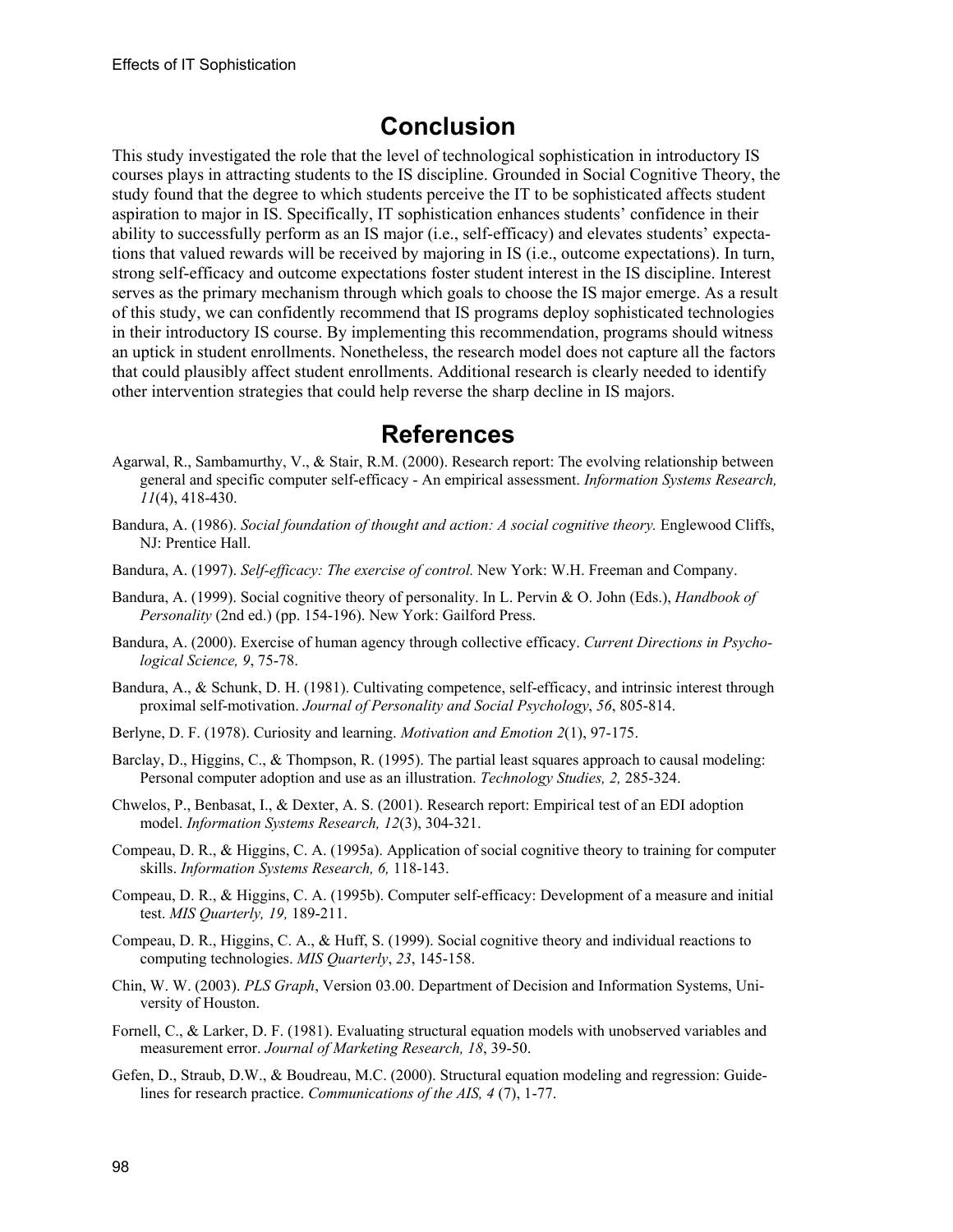- George, J. F., Valacich, J. S., & Valor, J. (2005). Does information systems still matter? Lessons for a maturing discipline. *Communications of the AIS, 16*, 219-232.
- Hecker, D. E. (2004). Employment projections through 2012. *Monthly Labor Review.* U.S. Bureau of Labor Statistics, Washington, DC.
- Holland, J. L. (1985). *Making vocational choices: A theory of vocational personalities and work environments* (2nd ed.). Englewood Cliffs, NJ: Prentice Hall.
- Johnson, R. D., & Marakas, G. M. (2000) Research report: The role of behavioral modeling in computer skill acquisition: Toward refinement of the model. *Information Systems Research, 11*(4), 402-417.
- Joreskog, K. G., & Sorbom, D. (1993).*Lisrel 8: Structural equation modeling with SIMPLIS command language*. Hillside, NJ: Lawrence Erlbaum Associates.
- Kamoun, F., & Selim, S. (2007). A framework towards assessing the merits of inviting IT professionals to the classroom. *Journal of Information Technology Education, 6*, 81-103. Retrieved from <http://jite.org/documents/Vol6/JITEv6p081-103Kamoun223.pdf>
- Karahanna, E., Agarwal, R., & Angst, C. M. (2006). Reconceptualizing compatibility beliefs in technology acceptance research. *MIS Quarterly, 3*(4), 781-804.
- Kegely, K. A. (2006). *SimNet XPert: An effective and innovative component of an e-learning course for Microsoft Office applications.* McGraw-Hill Education Website: McGraw-Hill, New York.
- Lent, R. W., Brown, S. D., & Hackett, G. (1994). Toward a unifying social cognitive theory of career and academic interest, choice, and performance. *Journal of Vocational Behavior, 45,* 79-122.
- Lent, R. W., Brown, S. D., Nota, L., & Soresi, S. (2003). Testing social cognitive interest and choice hypotheses across Holland types in Italian high school students. *Journal of Vocational Behavior, 62*, 101- 118.
- Lent, R. W., Brown, S. D., Talleyrand, R., McPartland, E. B., Davis, T., Chopra, S. B., Alexander, M. S., et al. (2002). Career choice barriers, supports, and coping strategies: college students' experiences. *Journal of Vocational Behavior, 60*, 61–72.
- Lomerson, W. L., & Pollicia, L. (2006). CIS enrollment decline: Examining pre-college factors. *Proceedings of the 2006 Southern Association for Information Systems Conference*, 93-103.
- Looney, C. A., Valacich, J. S., Todd, P. A., & Morris, M. G. (2006). Paradoxes of online investing: Testing the influence of technology on user expectancies. *Decision Sciences, 37*(2), 205-246.
- Marakas, G. M., Yi, M. Y. & Johnson, R. D. (1998). The multilevel and multifaceted character of computer self-efficacy: Toward a clarification of the construct and an integrated framework for research. *Information Systems Research, 9,* 126-162.
- Nam, C. S., & Smith-Jackson, T. L. (2007). Web-based learning environment: A theory-based design process for development and evaluation. *Journal of Information Technology Education, 6,* 23-43. Retrieved from <http://jite.org/documents/Vol6/JITEv6p023-043Nam145.pdf>
- Staples, D. S., Hulland, J. S., & Higgins, C.A. (1999). A self-efficacy theory explanation for the management of remote workers in virtual organizations. *Organization Science, 10*(6), 758-776.
- Taylor, S. & Todd, P. A. (1995). Understanding information technology usage: A test of competing models. *Information Systems Research, 6*(2), 144-176.
- Wold, H. (1985) Systems analysis by partial least squares. In P. Nijkamp, L. Leitner, & N. Wrigley (Eds.), *Measuring the unmeasurable* (pp. 221-251). Dordrecht: Marinus Nijhoff.